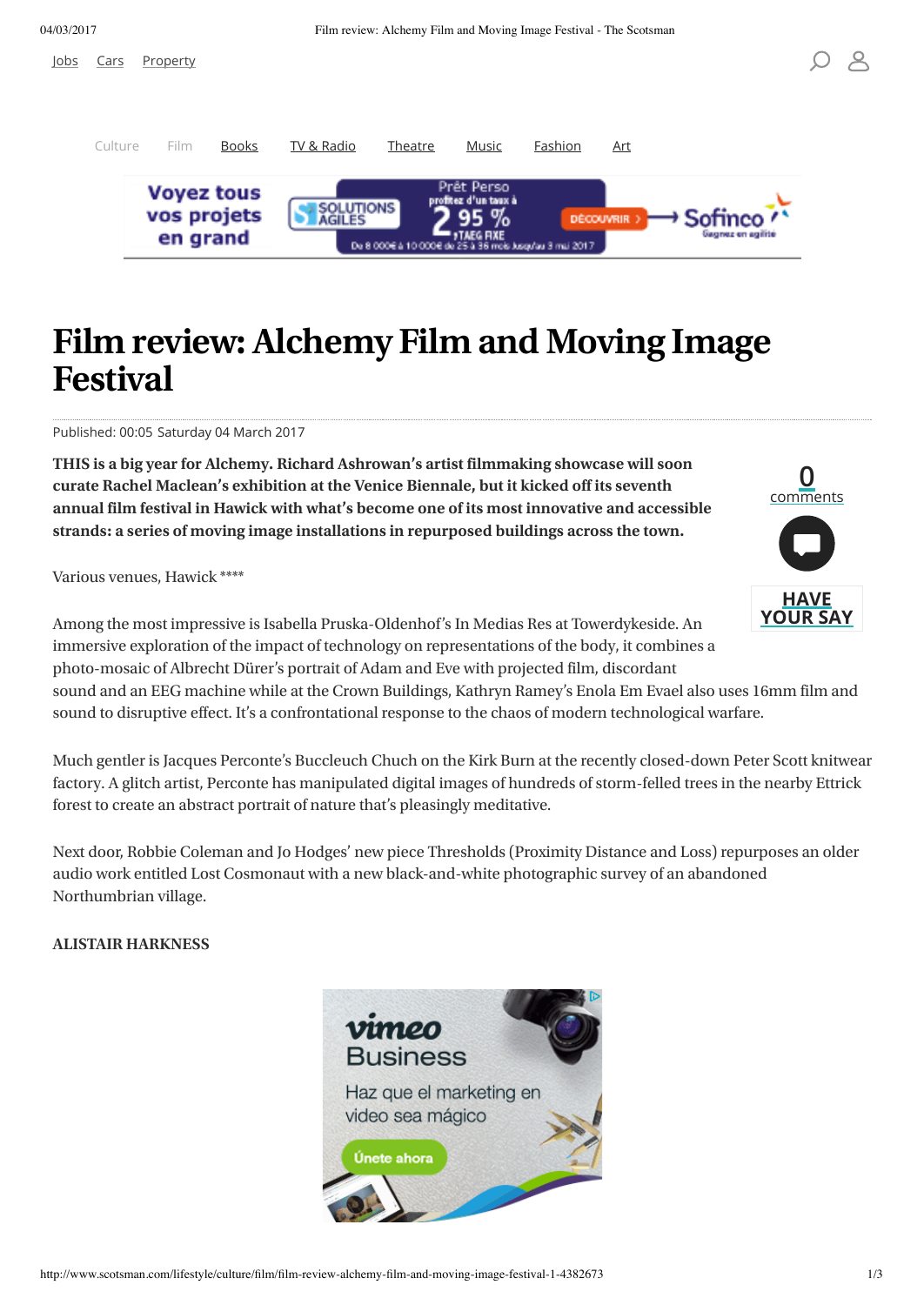# Poivron Rouge

PARIS<sub>20</sub>

 $\mathbf{D}$ 

Promoted by alloresto.fr

### **Promoted Stories** [Sponsored Links](http://popup.taboola.com/en/?template=colorbox&utm_source=johnstonpress-thescotsman&utm_medium=referral&utm_content=thumbnails-b-v2:Below%20Article%20Thumbnails:) [by Taboola](http://popup.taboola.com/en/?template=colorbox&utm_source=johnstonpress-thescotsman&utm_medium=referral&utm_content=thumbnails-b-v2:Below%20Article%20Thumbnails:)

checkmarx.com **10 Security Lessons IoT App [Developers](https://info.checkmarx.com/lp-owasp-top-10-for-iot-explained?utm_source__c=taboola-cpc&utm_medium__c=cpc&utm_campaign__c=taboola_euro_bombo_eng) Must Learn - Download**

Babbel **How did 3 [average](https://go.babbel.com/engmag-a125-vid-frenchchallenge-cd-fra-tb/1_eng_tab_cd?utm_source=taboola&utm_medium=CON&utm_campaign=cd_engall_gen_cfr_frenchchallenge&utm_term=johnstonpress-thescotsman) guys learn French in 1 week?**

[Viking: Free Online Game](https://plarium.com/play/en/vikings/005_village_anim_g?plid=101504&pxl=taboola_fr&publisherID=johnstonpress-thescotsman) **This game kills boredom once and for all!**

Que Des Astuces **15 astuces de [grand-mère](http://www.quedesastuces.com/15-astuces-remedes-de-grand-mere-maigrir-vite/?utm_campaign=Maigrir_grandmere_DT_FR_tab&utm_source=taboola&utm_medium=johnstonpress-thescotsman&utm_content=15+astuces+de+grand-m%C3%A8re+pour+perdre+du+poids+chaque+jour_https%3A%2F%2Fconsole.brax-cdn.com%2Fcreatives%2Fbaea2136-7e77-47fd-9f3c-69306ca65211%2Fmaigrir_grandmere_013_12x8a_9d0835e0964423fbcf9dbca3a129f5fe.1200x800.png) pour perdre du poids chaque jour**

[CNN International for Make in India](http://advertisementfeature.cnn.com/2016/makeinindia/electrical/?utm_medium=ppc&utm_source=tab&utm_campaign=makeinindia) **This Is Why India Is Leading The World In Electrical Machinery**

Pirates: Free Online Game **If You Own a Computer You Must Try This Game**

tripsinsider.com **Wow - Cheap Hotel Deals are Here**

24/7 Wall St. **The Biggest [Company](http://247wallst.com/special-report/2016/05/20/the-biggest-company-the-year-you-were-born/?utm_source=Taboola&utm_medium=CPC&utm_content=the-biggest-company-the-year-you-were-born&utm_campaign=INTL&utm_term=johnstonpress-thescotsman) the Year You Were Born**

TopManFun **10 Most [Incredible](http://www.topmanfun.com/luxury/38-the-10-most-beautiful-private-islands.html?utm_source=taboola&utm_medium=fun_10island_desktop) Private Islands On Earth**